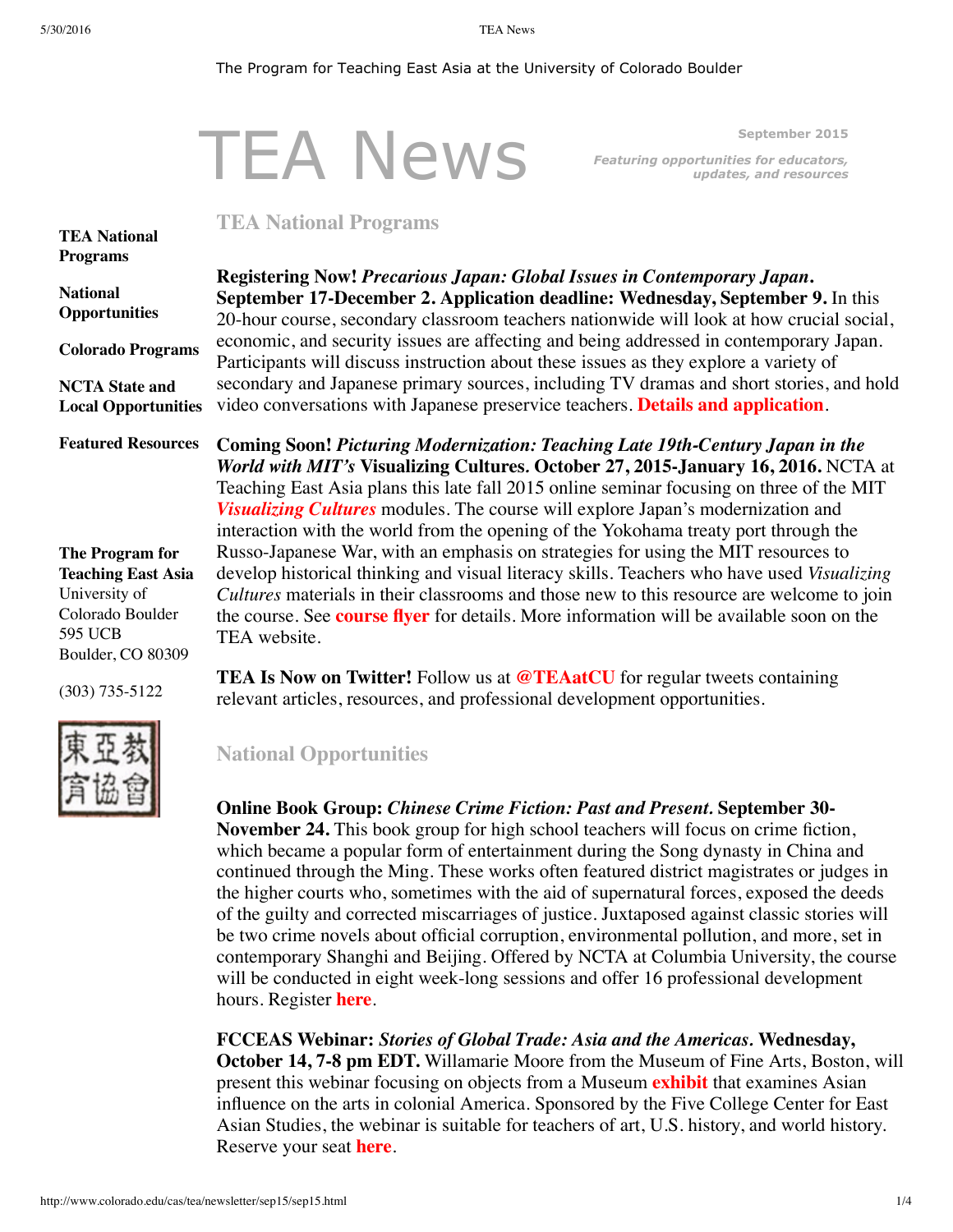### *Previously Announced National Opportunities*

**Cheng and Tsui Professional Development Grant. Application deadline: Thursday, September 10, 2015**. Applications are open for the 2015 Cheng and Tsui Professional Development grants. At least two Japanese language teachers will be awarded grants of up to \$500 to attend a conference or workshop, collaborate with a mentor teacher, or participate in another inservice training experience. Information about applying is online at the American Association of Teachers of Japanese **[website](http://www.aatj.org/prodev-cheng-and-tsui)**.

**Nominations Open for AATJ Awards. Nomination deadline: Sunday, September 20.** Nominate a colleague for a 2015 American Association for Teachers of Japanese (AATJ) teacher award. Awards are given in two categories: K-12 level and community college/college/university level. The awards recognize teachers who demonstrate excellence in teaching, advocacy, and leadership in Japanese education. For complete information and nomination forms, visit the AATJ **[website](http://www.aatj.org/prodev-awards-recipients)**.

**Online Book Group for Middle Level:** *Heart of a Samurai.* **September 20-November 4.** *Heart of a Samurai* is the true story of a shipwrecked 14-year-old boy from Japan who traveled to Fairhaven, MA, with the whaling ship that rescued him in 1841; in 1854, he played a role in the establishment of relations between Japan and the United States. Offered by the Kansas Consortium for Teaching about Asia and NCTA at Columbia University, the book group consists of five weeklong sessions (one section of the book per week) and offers 10 professional development hours. Register **[here](http://asiaforeducators.org/login/index.php)**.

**Applications Available for 2016-2017 Fulbright Distinguished Awards in Teaching. Application deadline: Wednesday, November 4.** Sponsored by the U.S. Department of State and administered by the Institute of International Education, this program allows teachers to go abroad for three to six months to take classes at an international university, observe classes, offer seminars in local schools, and complete a project of their own design. Areas in Asia to which U.S. teachers may travel include India, Singapore, South Korea, Taiwan, and Vietnam. More information is available from **[IIE](http://www.iie.org/en/Programs/Fulbright-Awards-In-Teaching)**.

**Special Strand on 70th Anniversary of Hiroshima and Nagasaki at National Council for the Social Studies Annual Conference. November 13-15, 2015 in New Orleans.** Plan now to attend a memorable NCSS annual conference. Highlights of the special strand on Hiroshima and Nagasaki include the following:

### **Friday, November 13**

- Conference featured speaker: Masaya Nemoto, "Sufferings of Survivors, Actions for Peace: Hiroshima Atomic Bomb." Mr. Nemoto is an ethnographic researcher at Hitotsubashi University, Tokyo, studying atomic bomb survivors in Japan and the United States. Sponsored by the Asia Community.
- Conference featured speaker: Masahiro Sasaki. Mr. Sasaki, a Hiroshima *hibakusha* and brother of Sadako Sasaki, is the founder of the Sadako Legacy, which extends Sadako's message of "*omoiyari no kokoro*," or compassionate heart, as an agent of peace and reconciliation. He will be speaking about his work in Japan and around the world. Sponsored by NCTA and the Japan Society.

### **Saturday, November 14**

- Asia Community Breakfast. Learn about Asia Community activities; get involved in promoting education about Asia through the NCSS Asia Community
- Conference featured speakers: Masahiro Sasaki and Clifton Truman Daniels. Mr.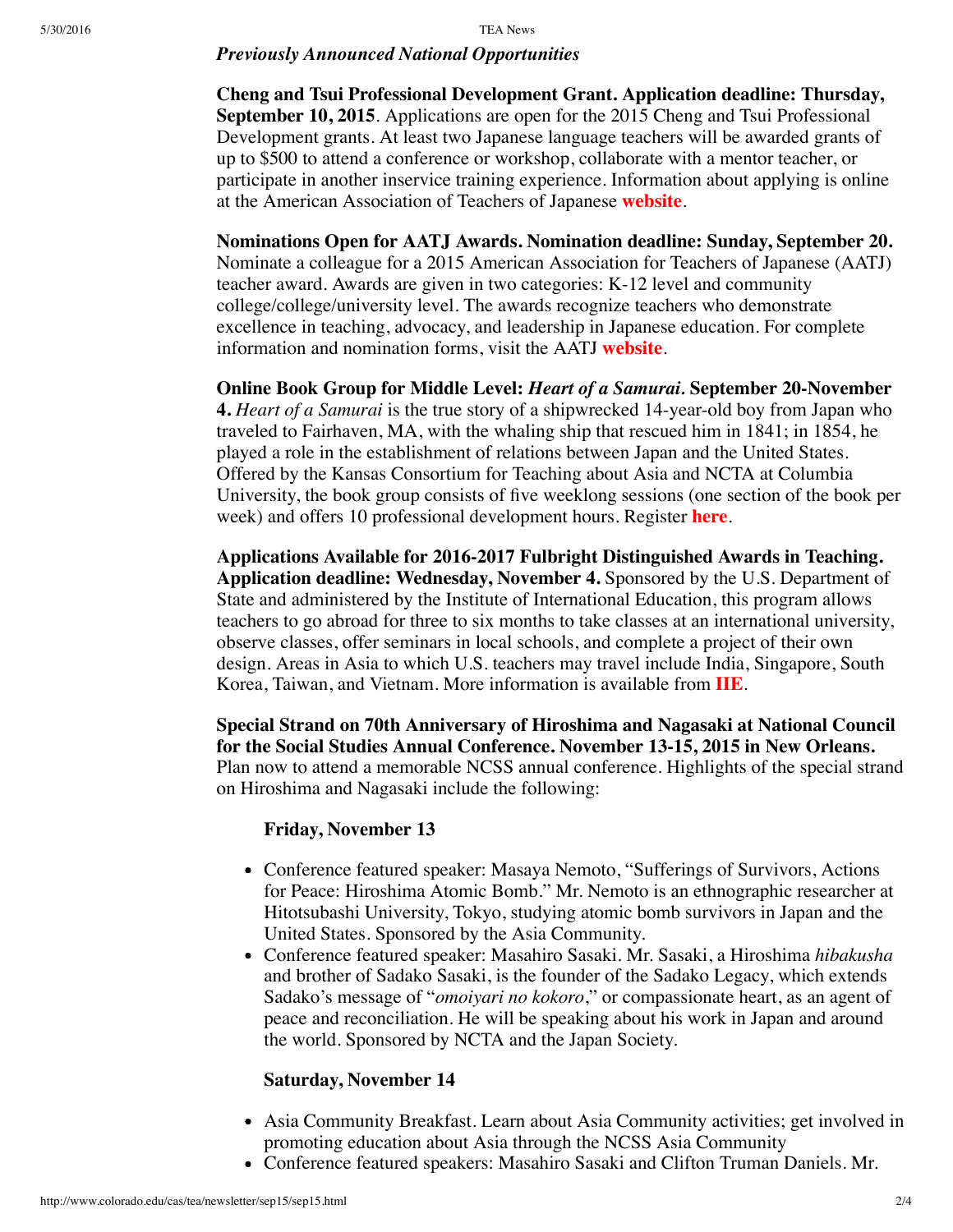Daniels, grandson of Harry Truman, is active in promoting the legacy of his grandfather and is currently working on the atomic bombings of Hiroshima and Nagasaki. Sasaki and Daniels will speak on the legacy of Hiroshima and their work for peace education. Sponsored by NCTA and the Japan Society.

#### **Sunday, November 15**

*Pictures from a Hiroshima Schoolyard* documentary screening. Sponsored by Asian Educational Media Services.

# <span id="page-2-0"></span>**Colorado Programs**

*China Town Hall.* **Monday, October 5.** The Center for Asian Studies (CAS) at CU will be a venue for the ninth annual China Town Hall. The Town Hall will feature a nationally webcast panel discussion among Robert Rubin, Secretary of the Treasury under President Bill Clinton; Sheldon Day, Mayor, Thomasville, Alabama; Daniel Rosen, Founding Partner, Rhodium Group; and Stephen Orlins, President, National Committee on U.S.- China Relations. Following the webcast, a speaker onsite will address topics of interest to the local community. More details will be available soon on the **CAS [website](http://www.colorado.edu/cas)**.

**Panel Discussion:** *China, the Dalai Lama, and Tibet.* **Wednesday, October 14, 6 pm.** In advance of the Dalai Lama's visit to Colorado (October 20-21), CAS is convening a panel of CU professors and graduate students in religion, anthropology, and geography to discuss the global politics of sovereignty, territoriality, and religion. This free public program will be held in Eaton Humanities, Room 135.

### *Previously Announced Colorado Program*

*Connecting the Pieces: Dialogues on the Amache Archaeology Collection***. Through Friday, September 18, 2015.** This student- and community-curated exhibit at the University of Denver Museum of Anthropology presents objects from the DU Amache Research Project. The objects help tell the story of Japanese American internment during World War II. The free exhibit is open from 9 am-4 pm, Monday through Friday. For more information, call 303-871-2687.

# <span id="page-2-1"></span>**NCTA State and Local Opportunities**

**NCTA Local Seminar in Schenectady:** *Teaching East Asia.* **October 3, 2015-February 6, 2016. Application deadline: September 15.** This seminar will take place at Union College in Schenectady, NY; meetings will be the first Saturday of every month (9 am-3 pm), with an additional meeting in January 2016. The seminar will provide in-depth information and materials on geography, philosophy, religion, history, literature, and art. **More [information](https://www.fivecolleges.edu/system/files/NCTA%202015-16%20Schenectady%20UPDATED.pdf)** and **[application](https://www.fivecolleges.edu/system/files/Schenectady%20NY%20NCTA%20Application%20Form%202015-2016%20UPDATED.pdf) flyer** are available via the Five College Center for East Asian Studies.

#### <span id="page-2-2"></span>**Featured Resources**

Publishing company Museyon, which began as a purveyor of travel guides, has recently begun translating works of Japanese children's literature into English. The first title released was *Gon, the Little Fox*, a folktale by Nankichi Niimi, known as the Hans